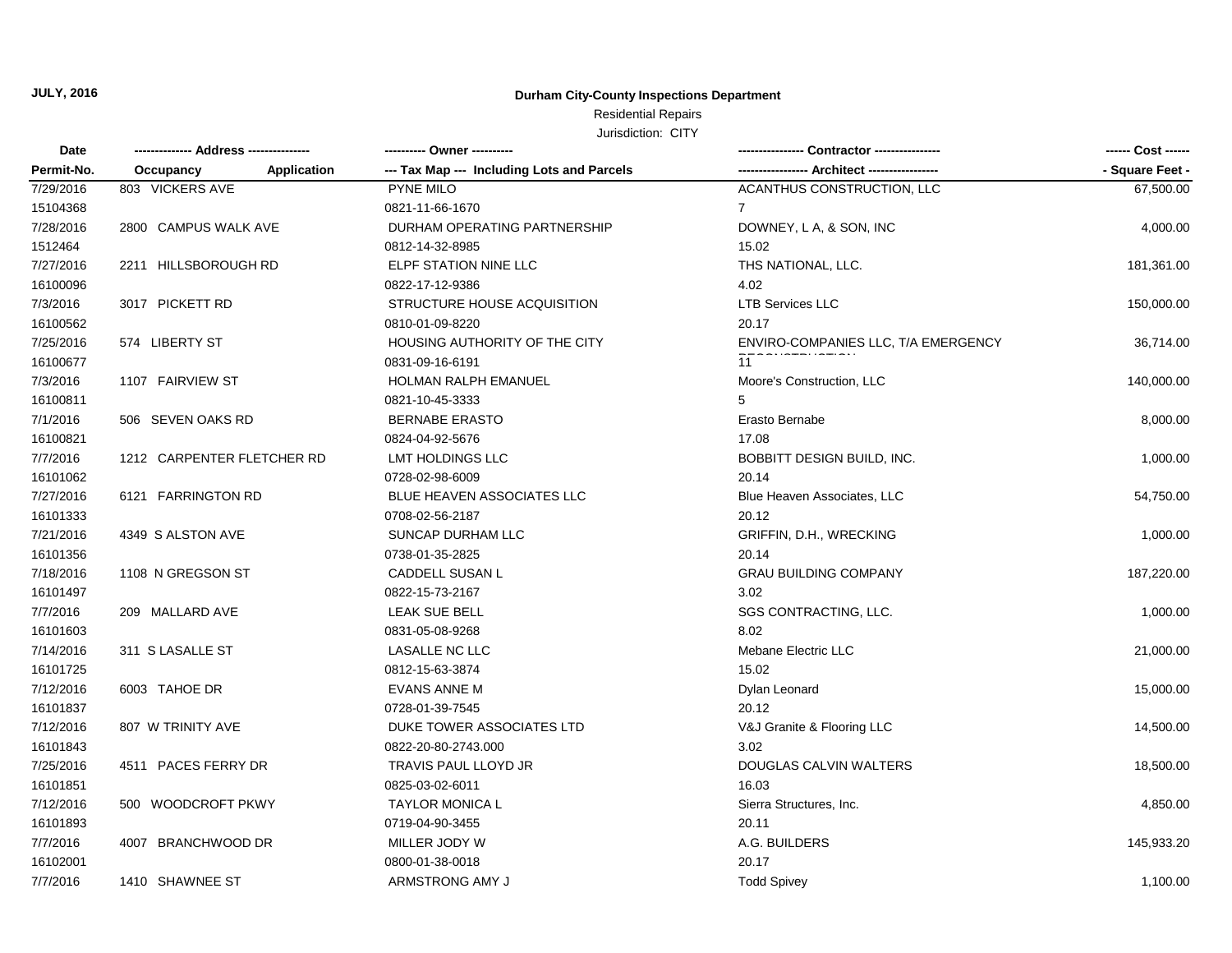### **Durham City-County Inspections Department**

# Residential Repairs

| <b>Date</b> |                          |             | ---------- Owner ----------                |                                                  | ------ Cost ------ |
|-------------|--------------------------|-------------|--------------------------------------------|--------------------------------------------------|--------------------|
| Permit-No.  | Occupancy                | Application | --- Tax Map --- Including Lots and Parcels |                                                  | - Square Feet -    |
| 16102014    |                          |             | 0832-17-21-2416                            | $\overline{2}$                                   |                    |
| 7/7/2016    | 1900 SUNSET AVE          |             | <b>FULTON DORIS B</b>                      | Moore's Construction, LLC                        | 80,000.00          |
| 16102087    |                          |             | 0822-06-37-3506                            | 4.01                                             |                    |
| 7/28/2016   | 1114 SCOUT DR            |             | <b>WATSON WILLIAM R</b>                    | Jacovitch Construction Services Incorporated LLC | 106,900.00         |
| 16102088    |                          |             | 0821-16-82-0647                            | 12.01                                            |                    |
| 7/8/2016    | 1603 N ALSTON AVE        |             | MILLSAP CARL ANTHONY                       | Jacovitch Construction Services Incorporated LLC | 46,030.00          |
| 16102091    |                          |             | 0831-06-39-6745                            | 9                                                |                    |
| 7/3/2016    | 400 ELF ST               |             | DURHAM HOTEL PARTNERS LLC                  | DAVIDSON & JONES CONSTRUCTION CO.                | 732,511.00         |
| 16102108    |                          |             | 0812-16-82-8677                            | 15.02                                            |                    |
| 7/13/2016   | 1701 ARROWHEAD DR        |             | DAUL MICHAEL THOMAS                        | G Double Incorporated                            | 53,901.00          |
| 16102185    |                          |             | 0812-08-88-5090                            | 4.01                                             |                    |
| 7/1/2016    | 2601 FARTHING ST         |             | <b>MOORE RUFUS K</b>                       | Olmstead Homesteads, Inc.                        | 29,500.00          |
| 16102202    |                          |             | 0832-05-17-7518                            | 1.02                                             |                    |
| 7/13/2016   | 24 ARROWWOOD CT          |             | <b>NELSON JOHN</b>                         | John Nelson                                      | 50,000.00          |
| 16102228    |                          |             | 0846-01-35-7463                            | 21                                               |                    |
| 7/19/2016   | 1034 THOUGHTFUL SPOT LN  |             | <b>WERTZ SCOTT E</b>                       | Sean Graham                                      | 12,000.00          |
| 16102230    |                          |             | 0840-02-75-9811                            | 18.05                                            |                    |
| 7/14/2016   | 3912 ST MARKS RD         |             | <b>FROMMER SCOTT J</b>                     | Triangle Green Construction, L.L.C.              | 96,801.25          |
| 16102249    |                          |             | 0719-01-18-9946                            | 20.08                                            |                    |
| 7/5/2016    | 205 VILLA DR             |             | TALBERT DANIEL M                           | TALBERT, WILLIAM SCOTT                           | 76,000.00          |
| 16102258    |                          |             | 0846-03-03-4349                            | 21                                               |                    |
| 7/14/2016   | 3600 DIXON RD            |             | <b>SCURLOCK BRENDA B</b>                   | LEBEDA, PHILIP M.                                | 42,500.00          |
| 16102293    |                          |             | 0810-19-71-0777                            | 20.07                                            |                    |
| 7/7/2016    | 3913 KETTERING DR        |             | <b>BREWNER SCOTT P</b>                     | The Bath Remodeling Center                       | 28,625.00          |
| 16102370    |                          |             | 0719-04-94-5672                            | 20.11                                            |                    |
| 7/3/2016    | 1223 VICKERS AVE         |             | DARNIELLE JOHN SUMNER                      | FOX GENERAL CONTRACTING                          | 57,516.00          |
| 16102371    |                          |             | 0821-15-64-1440                            | $\overline{7}$                                   |                    |
| 7/1/2016    | 307 TRUCE ST             |             | RAMSEY CECELIA A                           | Laura Quinn                                      | 24,460.00          |
| 16102396    |                          |             | 0831-16-72-6799                            | 10.01                                            |                    |
| 7/7/2016    | 906 CARROLL ST           |             | SELF HELP VENTURES FUND                    | Ruedrich Restorations, Inc.                      | 50,000.00          |
| 16102416    |                          |             | 0821-10-46-7288                            | 5                                                |                    |
| 7/20/2016   | 301 W GEER ST            |             | <b>WILSON STEVEN R</b>                     | <b>Housewright Building</b>                      | 135,000.00         |
| 16102428    |                          |             | 0832-17-00-1243                            | 8.02                                             |                    |
| 7/13/2016   | 2308 W CLUB BLVD         |             | SMITH TREVOR A                             | WYLDELANDS CONSTRUCTION, LLC                     | 640,000.00         |
| 16102432    |                          |             | 0822-09-05-5551                            | 4.01                                             |                    |
| 7/8/2016    | 1060 W FOREST HILLS BLVD |             | <b>HOUDE JOSEPH FRANCIS</b>                | Joe Houde                                        | 5,000.00           |
| 16102453    |                          |             | 0821-18-42-1333                            | $\overline{7}$                                   |                    |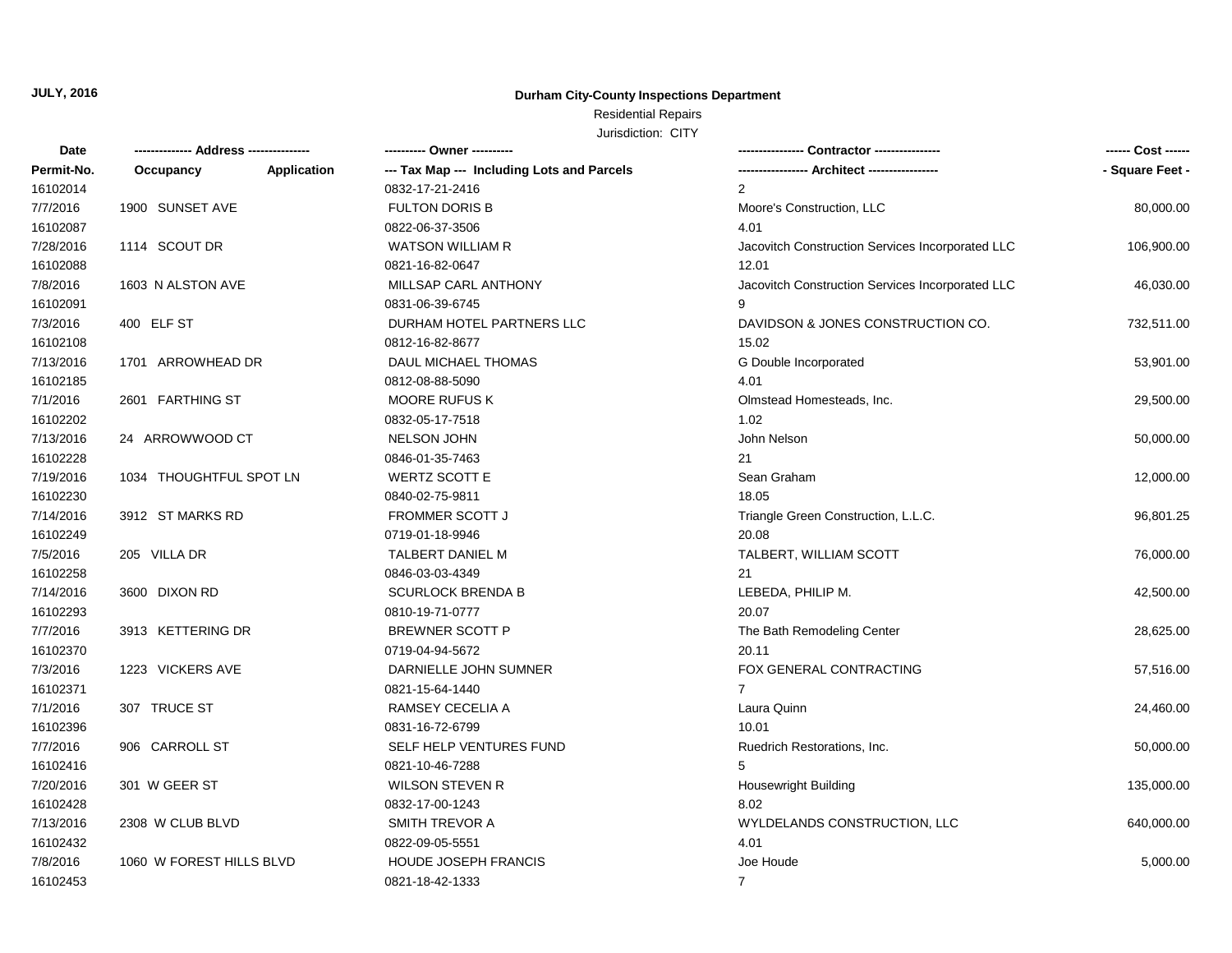### **Durham City-County Inspections Department**

## Residential Repairs

| Date       |                          | ---------- Owner ----------                |                                      | ------ Cost ------ |
|------------|--------------------------|--------------------------------------------|--------------------------------------|--------------------|
| Permit-No. | Application<br>Occupancy | --- Tax Map --- Including Lots and Parcels |                                      | - Square Feet -    |
| 7/12/2016  | 222 SOUTH BEND DR        | TOLL NC LP                                 | CJC CUSTOM HOMES, LLC.               | 110,000.00         |
| 16102462   |                          | 0717-02-77-5629                            | 20.12                                |                    |
| 7/3/2016   | 209 W KNOX ST            | <b>LUTZONI FRANCOIS M</b>                  | TRINITY DESIGN BUILD INC             | 235,000.00         |
| 16102475   |                          | 0832-13-03-9455                            | 2                                    |                    |
| 7/8/2016   | 617 HIDDENBROOK DR       | PENWELL WILLIAM C                          | Boyle, LLC, Kenneth                  | 16,905.00          |
| 16102477   |                          | 0860-01-07-3558                            | 18.05                                |                    |
| 7/3/2016   | 404 GREYSTONE DR         | LYNCH JAMEL PLEASANT JR                    | <b>Freddie Sanchez</b>               | 2,500.00           |
| 16102492   |                          | 0841-02-96-2014                            | 18.04                                |                    |
| 7/3/2016   | 2119 COPELAND WAY        | ULRICH JAN NIKLAS                          | SAWYER, BRIAN                        | 30,729.00          |
| 16102494   |                          | 0707-01-09-2718                            | 20.12                                |                    |
| 7/18/2016  | 3622 COLCHESTER ST       | TAYLOR ALLISON ELIZABETH                   | <b>DNC COntracting</b>               | 6,000.00           |
| 16102495   |                          | 0810-15-62-7541                            | 20.07                                |                    |
| 7/12/2016  | 1314 NORTH ST            | <b>FAULKNER VALERIE N</b>                  | Jennifer Smith                       | 20,000.00          |
| 16102498   |                          | 0832-17-01-0967                            | $\mathcal{P}$                        |                    |
| 7/25/2016  | 3201 PUMP STATION LN     | <b>HELLA AMY E</b>                         | J & J Construction                   | 3,500.00           |
| 16102513   |                          | 0814-03-30-0525                            | 17.07                                |                    |
| 7/3/2016   | 718 DULUTH ST            | ROBERTS HENRY ARNOLD JR                    | <b>CUSTOM QUALITY CARPENTRY LLC.</b> | 26,500.00          |
| 16102516   |                          | 0803-04-93-7856                            | 17.07                                |                    |
| 7/3/2016   | 926 W TRINITY AVE        | <b>SCOPA PROPERTIES LLC</b>                | DECKS BY ALL MEANS                   | 19,880.00          |
| 16102517   |                          | 0822-19-71-2084                            | 3.02                                 |                    |
| 7/22/2016  | 119 ROSALINE LN          | FIRNBACH MARY JO                           | MELENEY, MICHAEL                     | 16,500.00          |
| 16102520   |                          | 0729-04-44-9187                            | 20.10                                |                    |
| 7/12/2016  | 1423 KIRKWOOD DR         | FLINN RUSSELL M                            | Mike Flinn                           | 1,300.00           |
| 16102521   |                          | 0823-14-44-0307                            | 17.05                                |                    |
| 7/5/2016   | 3412 SHERIDAN DR         | <b>BRIGHTMAN TIFFANY</b>                   | <b>AC Property Solutions</b>         | 26,700.00          |
| 16102522   |                          | 0810-16-83-8382                            | 20.07                                |                    |
| 7/3/2016   | 1141 SEARSTONE CT        | EASTWOOD HOMES OF RALEIGH LLC              | <b>JOSEPH K. STEWART</b>             | 6,000.00           |
| 16102534   |                          | 0729-01-28-4987                            | 20.11                                |                    |
| 7/3/2016   | 1145 SEARSTONE CT        | EASTWOOD HOMES OF RALEIGH LLC              | <b>JOSEPH K. STEWART</b>             | 1,200.00           |
| 16102535   |                          | 0729-01-29-4091                            | 20.11                                |                    |
| 7/3/2016   | 1155 SEARSTONE CT        | EASTWOOD HOMES OF RALEIGH LLC              | JOSEPH K. STEWART                    | 1,200.00           |
| 16102536   |                          | 0729-01-29-5150                            | 20.11                                |                    |
| 7/14/2016  | 2402 GREEN ST            | SINGH DALAWAR                              | Dalawar Signh                        | 20,300.00          |
| 16102542   |                          | 0822-13-13-5450                            | 4.02                                 |                    |
| 7/18/2016  | 5206 LANGFORD TER        | <b>KANE MARISA</b>                         | <b>Triangle Home Construction</b>    | 23,000.00          |
| 16102546   |                          | 0729-01-05-5860                            | 20.11                                |                    |
| 7/7/2016   | 3319 PINAFORE DR         | FRICKS JOHN HAROLD JR                      | <b>HALLAN CONSTRUCTION</b>           | 9,000.00           |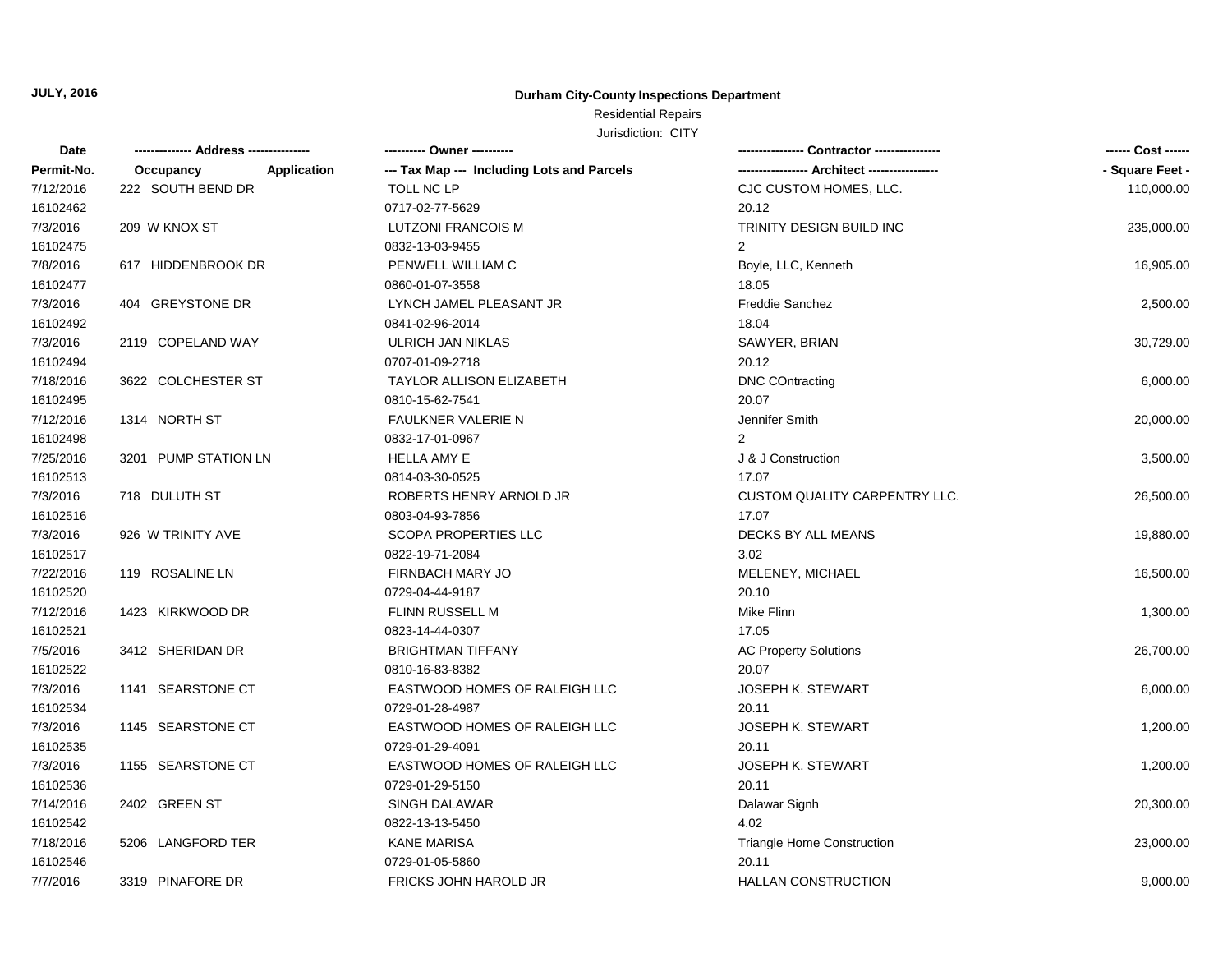### **Durham City-County Inspections Department**

## Residential Repairs

| Date       | -------------- Address --------------- | ---------- Owner ----------                |                                      | ------ Cost ------ |
|------------|----------------------------------------|--------------------------------------------|--------------------------------------|--------------------|
| Permit-No. | Application<br>Occupancy               | --- Tax Map --- Including Lots and Parcels |                                      | - Square Feet -    |
| 16102547   |                                        | 0801-04-70-7932                            | 20.17                                |                    |
| 7/7/2016   | 907 DACIAN AVE                         | HENDERSON ROBERT F                         | Longleaf Building & Restoration Inc. | 8,000.00           |
| 16102548   |                                        | 0822-20-71-6620                            | 3.02                                 |                    |
| 7/7/2016   | 23 PENNINGTON PL                       | <b>HANNLEY MAUREEN T</b>                   | Joe Pohl                             | 13,500.00          |
| 16102552   |                                        | 0810-14-44-0465                            | 20.15                                |                    |
| 7/7/2016   | 108 BRIAR CLIFF RD                     | DRYDEN DONALD T                            | FOX GENERAL CONTRACTING              | 27,352.00          |
| 16102561   |                                        | 0821-19-40-9677                            | $\overline{7}$                       |                    |
| 7/7/2016   | 3125 CORNWALL RD                       | WANNEMACHER DAVID E                        | WOODS, CHARLES, BUILDER              | 144,000.00         |
| 16102566   |                                        | 0810-18-40-7057                            | 20.08                                |                    |
| 7/7/2016   | 113 COFIELD CIR                        | DAVIS KELLY A                              | CHASE BUILDING COMPANY               | 7,800.00           |
| 16102569   |                                        | 0719-03-32-4585                            | 20.08                                |                    |
| 7/7/2016   | 329 EBON RD                            | <b>BROWN MALCOLM G</b>                     | Malcolm Brown                        | 6,500.00           |
| 16102576   |                                        | 0729-04-53-9462                            | 20.10                                |                    |
| 7/7/2016   | 9 CALLE LUNA CT                        | CHRISTNER SCOTT W                          | <b>GARUDA CUSTOM DECKS</b>           | 14,800.00          |
| 16102593   |                                        | 0810-15-54-8124                            | 20.07                                |                    |
| 7/7/2016   | 517 WANDA RIDGE DR                     | PARKER LANIJO G                            | Sierra Structures, Inc.              | 8,925.00           |
| 16102596   |                                        | 0824-03-34-2917                            | 16.03                                |                    |
| 7/12/2016  | 1906 ATHENS AVE                        | PEACOCK VALERIA A                          | <b>Faulkner Construction</b>         | 13,900.00          |
| 16102598   |                                        | 0830-10-26-9205                            | 20.09                                |                    |
| 7/7/2016   | 717 HOLLOWAY ST                        | <b>JAO YING</b>                            | <b>Advanced Structural Repair</b>    | 28,655.00          |
| 16102599   |                                        | 0831-10-37-0183                            | 11                                   |                    |
| 7/20/2016  | 1212 GLENDALE AVE                      | <b>BALDRIDGE JACOB D</b>                   | <b>Advanced Structural Repair</b>    | 20,825.00          |
| 16102600   |                                        | 0832-17-01-8520                            | $\overline{2}$                       |                    |
| 7/7/2016   | 39 CHIPPERS WAY                        | WHITE ROBERT CARLTON JR                    | Wood, Danny O.                       | 50,000.00          |
| 16102601   |                                        | 0813-03-32-0441                            | 17.07                                |                    |
| 7/12/2016  | 1118 LIBERTY ST                        | THOMPSON SANDRA E                          | Production Construction Inc.         | 26,000.00          |
| 16102603   |                                        | 0831-11-56-4150                            | 10.01                                |                    |
| 7/25/2016  | 2707 CAMMIE ST                         | SMITH TIMOTHY K                            | Timothy K. Smith                     | 26,400.00          |
| 16102606   |                                        | 0823-13-03-5709                            | 17.05                                |                    |
| 7/22/2016  | 807 W TRINITY AVE                      | DUKE TOWER ASSOCIATES LTD                  | <b>Scott Abrahams</b>                | 17,000.00          |
| 16102617   |                                        | 0822-20-80-2743.000                        | 3.02                                 |                    |
| 7/27/2016  | 2624 WINTON RD                         | MACDONALD WADE B EST                       | Barry C. Weed                        | 102,000.00         |
| 16102619   |                                        | 0810-12-85-6037                            | 20.07                                |                    |
| 7/7/2016   | 5307 NEWHALL RD                        | <b>DUNBAR MARY</b>                         | FS, LLC                              | 6,000.00           |
| 16102622   |                                        | 0727-02-68-6152                            | 20.13                                |                    |
| 7/21/2016  | 3745 SWARTHMORE RD                     | <b>BECKWITH WALTER J</b>                   | <b>CAROLINA CUSTOM BUILDERS</b>      | 28,500.00          |
| 16102623   |                                        | 0719-03-34-4624                            | 20.08                                |                    |
|            |                                        |                                            |                                      |                    |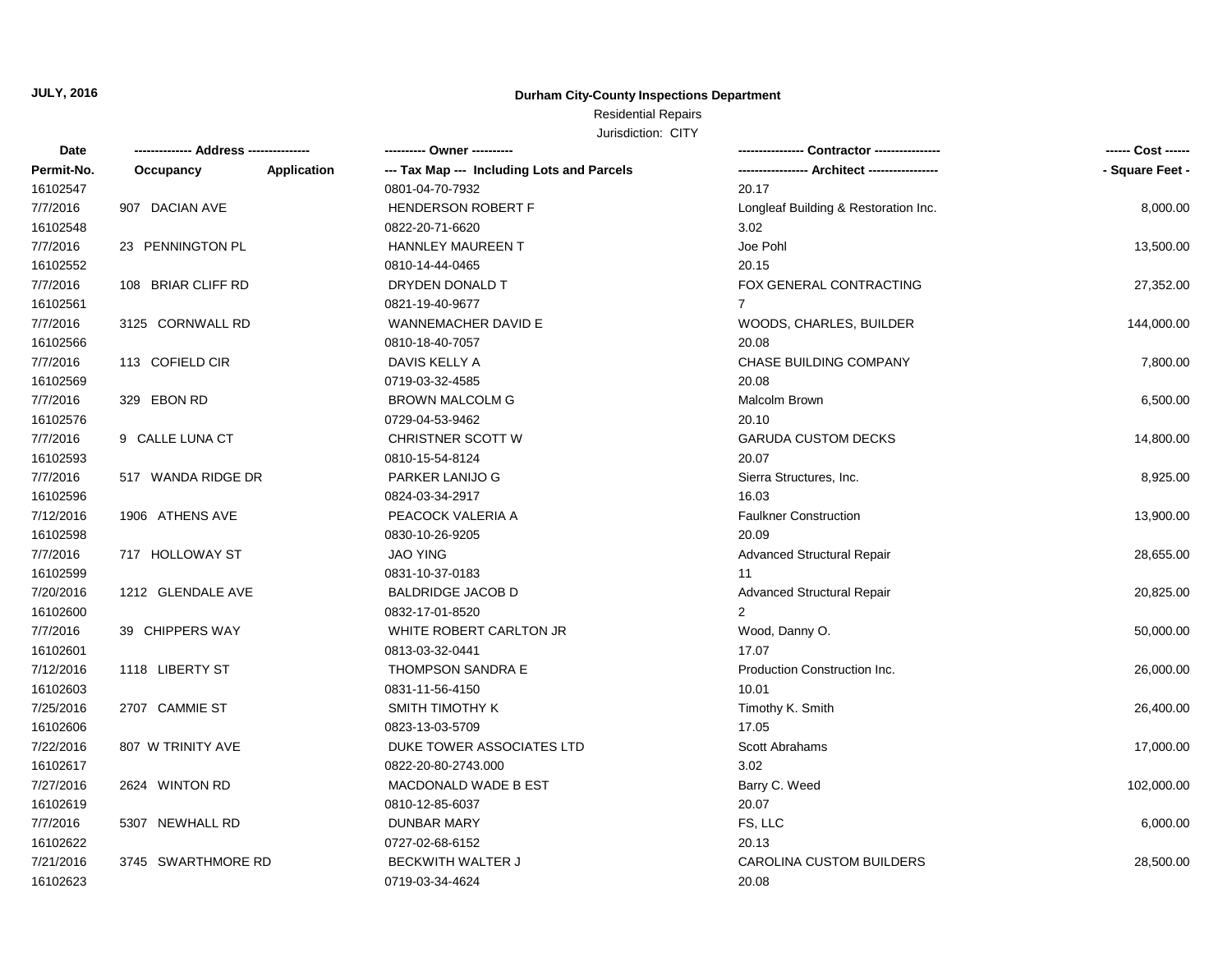## **Durham City-County Inspections Department**

## Residential Repairs

| Date       | ------------- Address -------------- | ---------- Owner ----------                |                                      | ------ Cost ------ |
|------------|--------------------------------------|--------------------------------------------|--------------------------------------|--------------------|
| Permit-No. | Occupancy<br>Application             | --- Tax Map --- Including Lots and Parcels | ---- Architect ------------------    | - Square Feet -    |
| 7/7/2016   | 3125 COACHMANS WAY                   | PRISTELL ERIC A                            | LEWIS & SONS                         | 20,429.00          |
| 16102625   |                                      | 0810-01-09-5549                            | 20.17                                |                    |
| 7/21/2016  | 21 RHYN CT                           | <b>MURCIA FRANCISCO JAVIER</b>             | Fransisco Javier Murcia              | 25,000.00          |
| 16102636   |                                      | 0833-20-92-7495                            | 18.01                                |                    |
| 7/22/2016  | 1103 PECAN PL                        | <b>ACOSTA NEFTALI FIGUEROA</b>             | Neftali Figueroa Acosta              | 2,000.00           |
| 16102639   |                                      | 0833-19-60-6664                            | 17.09                                |                    |
| 7/8/2016   | 25 SCOTT PL                          | THORNTON JACK N TRUSTEE                    | CUSTOM QUALITY CARPENTRY LLC.        | 20,000.00          |
| 16102640   |                                      | 0811-14-42-0723                            | 6                                    |                    |
| 7/15/2016  | 2306 UNIVERSITY DR                   | POWELL CHRISTINE M                         | <b>Travis Perry</b>                  | 24,697.00          |
| 16102642   |                                      | 0821-18-30-6497                            | 7                                    |                    |
| 7/20/2016  | 1918 BEARKLING PL                    | <b>QUINLAN MARGARET</b>                    | <b>LEON HOME REPAIRS</b>             | 17,500.00          |
| 16102645   |                                      | 0708-03-01-9233                            | 20.12                                |                    |
| 7/12/2016  | 4910 LUMLEY RD                       | DAY PATRICK WAYNE                          | Patrick Day                          | 4,000.00           |
| 16102646   |                                      | 0759-03-12-2233                            | 20.14                                |                    |
| 7/20/2016  | 1103 CLAY HILL WAY                   | <b>TUSKEY MARK R</b>                       | <b>HARLAND WINDOWS &amp; SIDING</b>  | 24,960.00          |
| 16102648   |                                      | 0769-03-34-9915                            | 19                                   |                    |
| 7/11/2016  | 301 RESIDENCE INN BLVD               | <b>HPTMI II PROPERTIES TRUST</b>           | J.R. JONES ROOFING INC.              | 139,700.00         |
| 16102649   |                                      | 0738-03-04-8202                            | 20.14                                |                    |
| 7/8/2016   | 110 E MARKHAM AVE                    | <b>RUSSELL FRANCES E</b>                   | FOUNDATION XPERTS, LLC               | 20,000.00          |
| 16102652   |                                      | 0832-17-12-9348                            |                                      |                    |
| 7/18/2016  | 109 DARE PINES WAY                   | PULTE HOME CORPORATION                     | Capital Building and Renovation Inc. | 6,635.00           |
| 16102653   |                                      | 0769-01-35-4631                            | 19                                   |                    |
| 7/12/2016  | 6304 AMHURST RD                      | <b>GERALD CURTIS ANTHONY SR</b>            | FS, LLC                              | 3,800.00           |
| 16102657   |                                      | 0728-03-24-7936.SPL                        | 20.12                                |                    |
| 7/14/2016  | 210 NORTHWOOD CIR                    | <b>BELL ELISABETH</b>                      | Cam Hill                             | 260,000.00         |
| 16102658   |                                      | 0832-05-00-5026                            | 8.02                                 |                    |
| 7/13/2016  | 6005 SOLITUDE WAY                    | AYANKOYA TANDRA                            | Sierra Structures, Inc.              | 3,900.00           |
| 16102660   |                                      | 0727-02-85-0038                            | 20.13                                |                    |
| 7/13/2016  | 1327 TIMOTHY AVE                     | <b>GOODS EARNESTINE M</b>                  | Sierra Structures, Inc.              | 4,100.00           |
| 16102661   |                                      | 0820-15-63-5391                            | 20.09                                |                    |
| 7/28/2016  | 1409 JAMES ST                        | <b>LAMBE FREDRICK E</b>                    | Sebastian H. Naskaris                | 130,000.00         |
| 16102684   |                                      | 0821-13-23-1779                            | 6                                    |                    |
| 7/18/2016  | 212 W ENTERPRISE ST                  | <b>HARGROVE LIZZIE P</b>                   | PATTERSON CUSTOM BUILDERS LLC        | 1,000.00           |
| 16102685   |                                      | 0821-15-73-4059                            | 12.01                                |                    |
| 7/18/2016  | 1209 SCOUT DR                        | WEHAB HOMES LLC                            | PATTERSON CUSTOM BUILDERS LLC        | 1,000.00           |
| 16102686   |                                      | 0821-20-82-1311                            | 13.01                                |                    |
| 7/25/2016  | 1023 KENT ST                         | <b>CORNIGAN PAUL</b>                       | Paul Cornigan                        | 24,600.00          |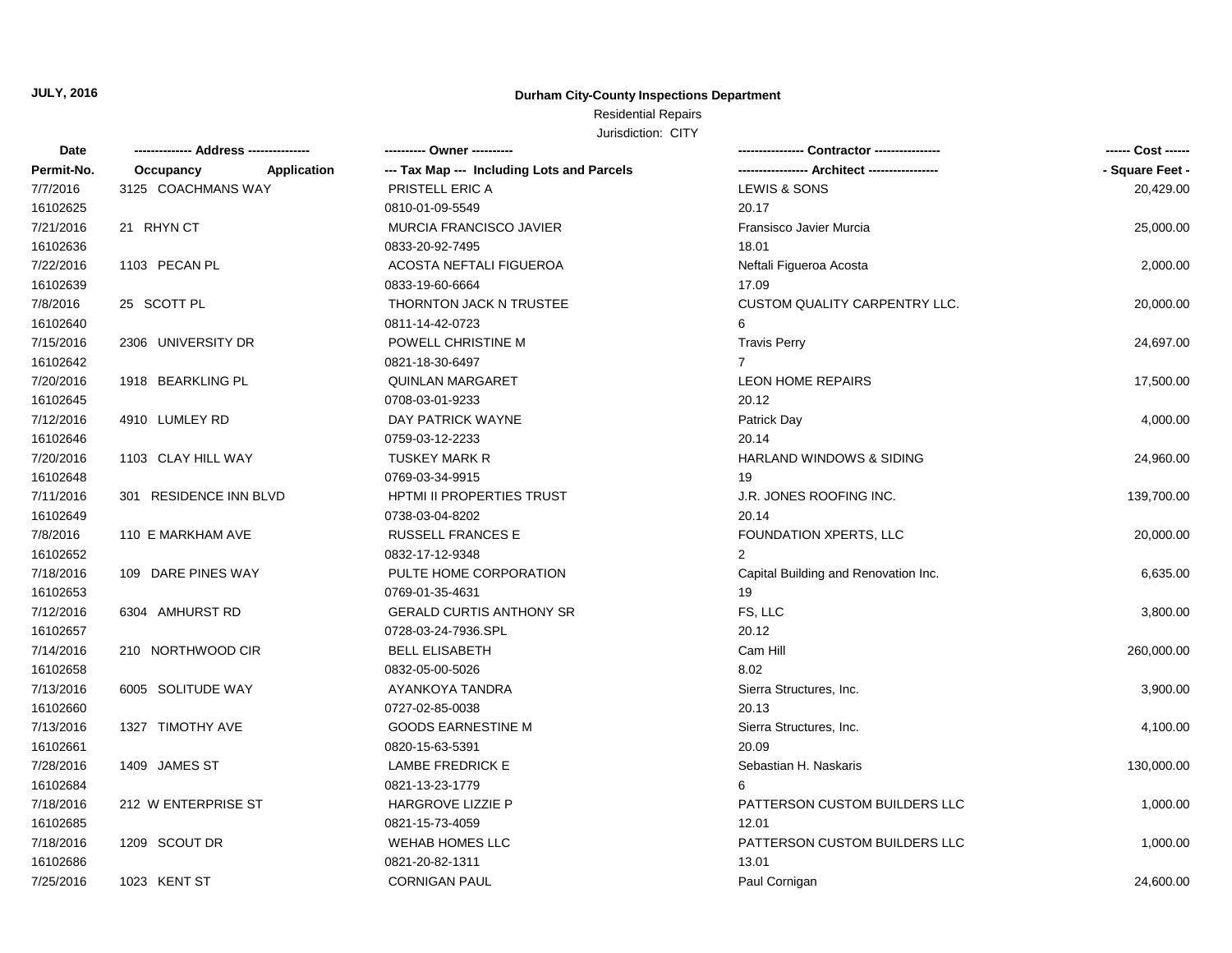### **Durham City-County Inspections Department**

## Residential Repairs

| Date       |                        |                    | ---------- Owner ----------                |                                        | ------ Cost ------ |
|------------|------------------------|--------------------|--------------------------------------------|----------------------------------------|--------------------|
| Permit-No. | Occupancy              | <b>Application</b> | --- Tax Map --- Including Lots and Parcels |                                        | - Square Feet -    |
| 16102689   |                        |                    | 0821-10-35-7346                            | 5                                      |                    |
| 7/13/2016  | 1016 HALE ST           |                    | MOORHEAD MARGARET A                        | <b>Advanced Structural Repair</b>      | 9,450.00           |
| 16102690   |                        |                    | 0822-13-14-7366                            | 4.02                                   |                    |
| 7/15/2016  | 1215 MORELAND AVE      |                    | BLUE BEAR PROPERTIES LLC                   | <b>S3R Services</b>                    | 27,000.00          |
| 16102691   |                        |                    | 0821-14-34-4334                            | 5                                      |                    |
| 7/19/2016  | 3510 GOLDEN HEATHER DR |                    | MINOR JEFFERY PAUL                         | Jeff Minor                             | 1,250.00           |
| 16102693   |                        |                    | 0814-04-83-1798                            | 17.07                                  |                    |
| 7/14/2016  | 1116 N ROXBORO ST      |                    | WILHITE MARY A                             | M3 Contracting                         | 1,000.00           |
| 16102698   |                        |                    | 0831-05-19-6711                            | 9                                      |                    |
| 7/14/2016  | 606 MALLARD AVE        |                    | <b>HICKS JOSEPH A</b>                      | M3 Contracting                         | 1,000.00           |
| 16102699   |                        |                    | 0831-05-27-1921                            | 11                                     |                    |
| 7/18/2016  | 100 SOLTERRA WAY       |                    | MCLAUGHLIN EMILIE J TRUSTEE                | Zurbuch Construction, Inc.             | 105,310.00         |
| 16102700   |                        |                    | 0801-03-23-2322                            | 20.17                                  |                    |
| 7/18/2016  | 4407 HULON DR          |                    | FULTON MICHAEL ALLEN                       | Murphy Properties, LLC J.              | 6,300.00           |
| 16102716   |                        |                    | 0800-01-36-1633                            | 20.17                                  |                    |
| 7/20/2016  | 730 CRESTVIEW DR       |                    | <b>GEREPKA JAMES B</b>                     | Paul Brock                             | 25,500.00          |
| 16102718   |                        |                    | 0825-04-92-2197                            |                                        |                    |
| 7/14/2016  | 1016 URBAN AVE         |                    | <b>NAGGIE SUSANNA</b>                      | David Johnson                          | 12,293.00          |
| 16102724   |                        |                    | 0822-19-62-7272                            | 3.02                                   |                    |
| 7/18/2016  | 1410 FAYETTEVILLE ST   |                    | <b>ENO REALTY LLC</b>                      | White's Enterprises, Inc.              | 10.00              |
| 16102728   |                        |                    | 0821-20-91-5549                            | 13.01                                  |                    |
| 7/18/2016  | 3725 ST MARKS RD       |                    | <b>MAXWELL CORY</b>                        | Out of the Woods Builders, Inc.        | 76,000.00          |
| 16102736   |                        |                    | 0810-17-10-7129                            | 20.08                                  |                    |
| 7/27/2016  | 3303 PROSPECT PKWY     |                    | LEVEL CAROLINA HOMES LLC                   | AKR Builders - Shane Edward Trent, T/A | 3,680.00           |
| 16102737   |                        |                    | 0850-04-62-6428                            | 18.05                                  |                    |
| 7/18/2016  | 13 DONNYBROOK CT       |                    | <b>STANTON JOHN C</b>                      | <b>Ruth Stanton</b>                    | 9,250.00           |
| 16102742   |                        |                    | 0728-03-41-7766                            | 20.13                                  |                    |
| 7/22/2016  | 3515 COTTONWOOD DR     |                    | <b>RUST TODD L</b>                         | REMEDY CUSTOM HOMES, INC.              | 8,200.00           |
| 16102743   |                        |                    | 0800-02-57-7525                            | 20.17                                  |                    |
| 7/18/2016  | 920 DUPREE ST          |                    | HABITAT FOR HUMANITY OF DURHAM             | HABITAT FOR HUMANITY OF DURHAM INC.    | 1,000.00           |
| 16102744   |                        |                    | 0831-17-10-4243                            | 13.03                                  |                    |
| 7/18/2016  | 302 CRESTVIEW DR       |                    | VILLALPANDO NOE ZIZUMBO                    | FS, LLC                                | 2,200.00           |
| 16102755   |                        |                    | 0824-02-89-5307                            | 16.01                                  |                    |
| 7/28/2016  | 716 WINDCREST RD       |                    | SHEPPARD JAMES                             | Dreps Construction, LLC, Matt          | 15,500.00          |
| 16102758   |                        |                    | 0728-01-27-4128                            | 20.12                                  |                    |
| 7/20/2016  | 605 DOWD ST            |                    | <b>BLOOMER GEORGE</b>                      | CRC CONST.                             | 20,000.00          |
| 16102763   |                        |                    | 0831-06-39-0143                            | 9                                      |                    |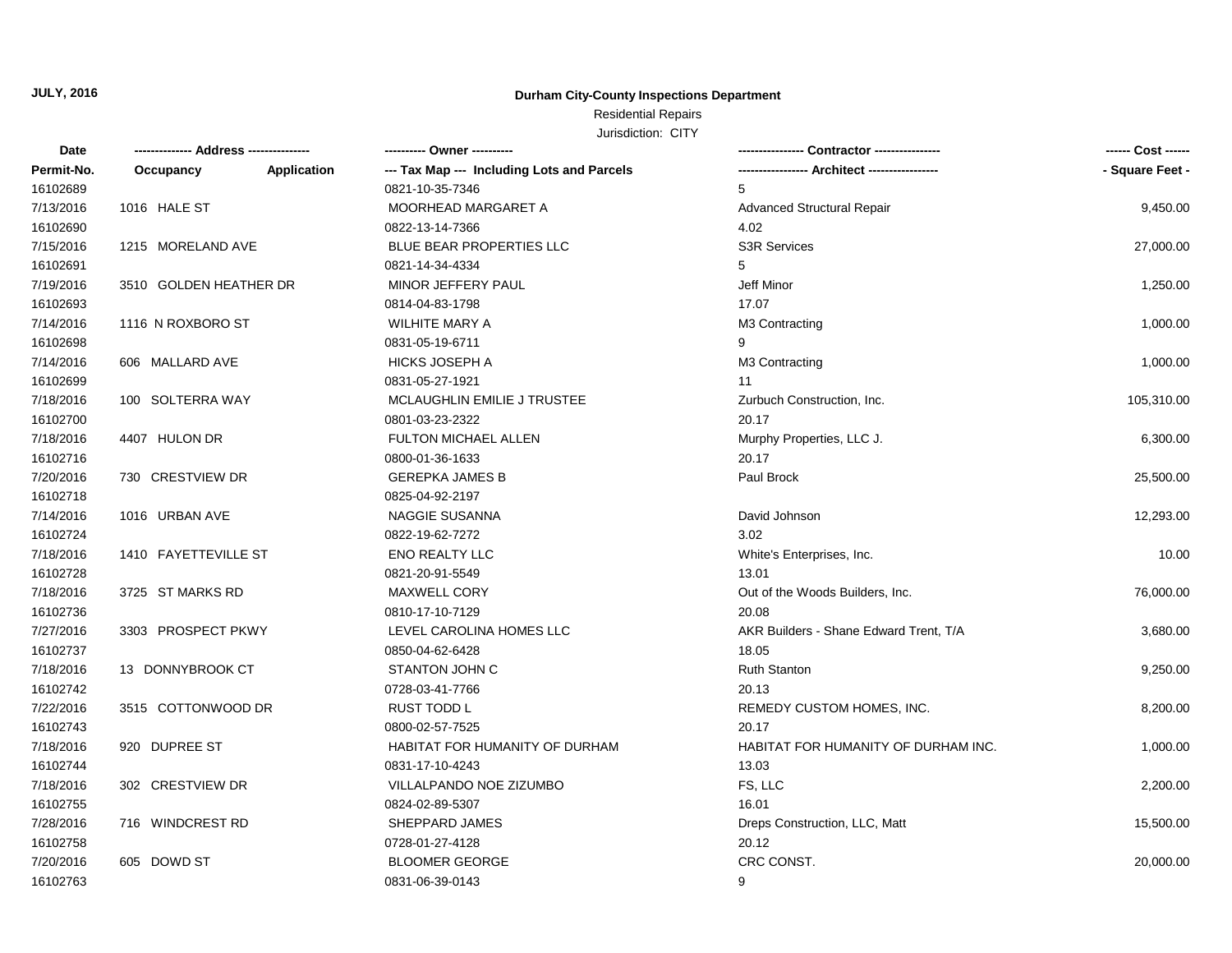### **Durham City-County Inspections Department**

## Residential Repairs

| Date       | -------------- Address --------------- | ---------- Owner ----------                |                                          | ------ Cost ------ |
|------------|----------------------------------------|--------------------------------------------|------------------------------------------|--------------------|
| Permit-No. | Application<br>Occupancy               | --- Tax Map --- Including Lots and Parcels |                                          | - Square Feet -    |
| 7/22/2016  | 1151 SEARSTONE CT                      | EASTWOOD HOMES OF RALEIGH LLC              | JOSEPH K. STEWART                        | 1,200.00           |
| 16102766   |                                        | 0729-01-29-5026                            | 20.11                                    |                    |
| 7/27/2016  | 5103 GREYFIELD BLVD                    | <b>BUELL DEVIN CHRISTOPHER</b>             | <b>Carolina Exteriors</b>                | 5,400.00           |
| 16102770   |                                        | 0729-01-05-0318                            | 20.11                                    |                    |
| 7/20/2016  | 2813 STATE ST                          | <b>SEAHORN SUSAN</b>                       | Turnlight Partners Ltd.                  | 3,435.00           |
| 16102779   |                                        | 0832-06-38-1578                            | 1.01                                     |                    |
| 7/20/2016  | 1407 PENNSYLVANIA AVE                  | <b>BROCKMAN LAWRENCE LEO</b>               | POWER LIFT FOUNDATION REPAIR - T/A BOLIN | 5,300.00           |
| 16102786   |                                        | 0822-10-36-5864                            | 4.01                                     |                    |
| 7/28/2016  | 12 MAYAPPLE PL                         | <b>BALLARD DEBORAH</b>                     | Crawlspace Doctor                        | 8,000.00           |
| 16102788   |                                        | 0813-16-83-4765                            | 17.07                                    |                    |
| 7/20/2016  | 2610 KINGDOM WAY                       | GARNER JOHNNIE L JR                        | POWER LIFT FOUNDATION REPAIR - T/A BOLIN | 15,600.00          |
| 16102789   |                                        | 0833-20-70-9717                            | 18.01                                    |                    |
| 7/28/2016  | 1828 S ALSTON AVE                      | HARGROVE JACQUELINE DAVIS                  | HR Creative Home Solutions, Inc.         | 22,000.00          |
| 16102790   |                                        | 0830-09-26-3226                            | 20.09                                    |                    |
| 7/25/2016  | 1705 BIVINS ST                         | NEW URBAN PROPERTIES LLC                   | Concept 8, LLC                           | 1,000.00           |
| 16102791   |                                        | 0821-14-23-7320                            | 6                                        |                    |
| 7/28/2016  | 1904 ANGIER AVE                        | DEER TRACK LAND CORPORATION                | PENNY, GARY WAYNE                        | 15,000.00          |
| 16102794   |                                        | 0831-15-52-3662                            | 10.01                                    |                    |
| 7/26/2016  | 4003 OLD CHAPEL HILL RD                | <b>KEYS PAUL W</b>                         | THD AT-HOME SERVICES, INC.               | 15,300.00          |
| 16102796   |                                        | 0810-17-10-1805                            | 20.08                                    |                    |
| 7/28/2016  | 3205 RIDGESTONE PKWY                   | MARQUEZ ANNE-MARIE G                       | <b>GARUDA CUSTOM DECKS</b>               | 7,800.00           |
| 16102808   |                                        | 0814-04-52-7851                            | 17.07                                    |                    |
| 7/25/2016  | 1003 GLENDALE AVE                      | SOUTH ROSE GROUP LLC THE                   | ANDRE ALLEN                              | 1,000.00           |
| 16102819   |                                        | 0832-17-00-6681                            | $\overline{2}$                           |                    |
| 7/28/2016  | 2422 HURON ST                          | <b>BECKMAN THERESA M</b>                   | <b>RED MOUNTAIN BUILDERS</b>             | 70,000.00          |
| 16102821   |                                        | 0821-17-02-2280                            | 6                                        |                    |
| 7/28/2016  | 312 MONTICELLO AVE                     | KAUFMAN NICHOLE M                          | NICOLE DYESS                             | 20,000.00          |
| 16102834   |                                        | 0820-09-17-8467                            | 20.07                                    |                    |
| 7/26/2016  | 3415 MEDFORD RD                        | HOOKER JOANNE D LIVING TRUST               | PARKER, DAVID R.                         | 51,536.36          |
| 16102837   |                                        | 0812-07-79-1631                            | 17.05                                    |                    |
| 7/25/2016  | 2433 WRIGHTWOOD AVE                    | FINLAY LISA N                              | SEARS HOME IMPROVEMENT PRODUCTS, INC.    | 14,389.00          |
| 16102846   |                                        | 0811-16-83-8904                            | 6                                        |                    |
| 7/25/2016  | 25 PORTERS GLEN PL                     | <b>CROSMAN KATHLEEN E</b>                  | <b>Advanced Structural Repair</b>        | 18,285.00          |
| 16102853   |                                        | 0719-04-83-6088                            | 20.11                                    |                    |
| 7/27/2016  | 3425 DOVER RD                          | PANEK MARY G                               | TCR c/o Tracy Green                      | 9,770.00           |
| 16102860   |                                        | 0810-18-42-5383                            | 20.08                                    |                    |
| 7/27/2016  | 116 FOX RUN CT                         | ROXBORO ROAD PROPERTY LLC                  | Rocchio Contracting                      | 10,500.00          |
|            |                                        |                                            |                                          |                    |